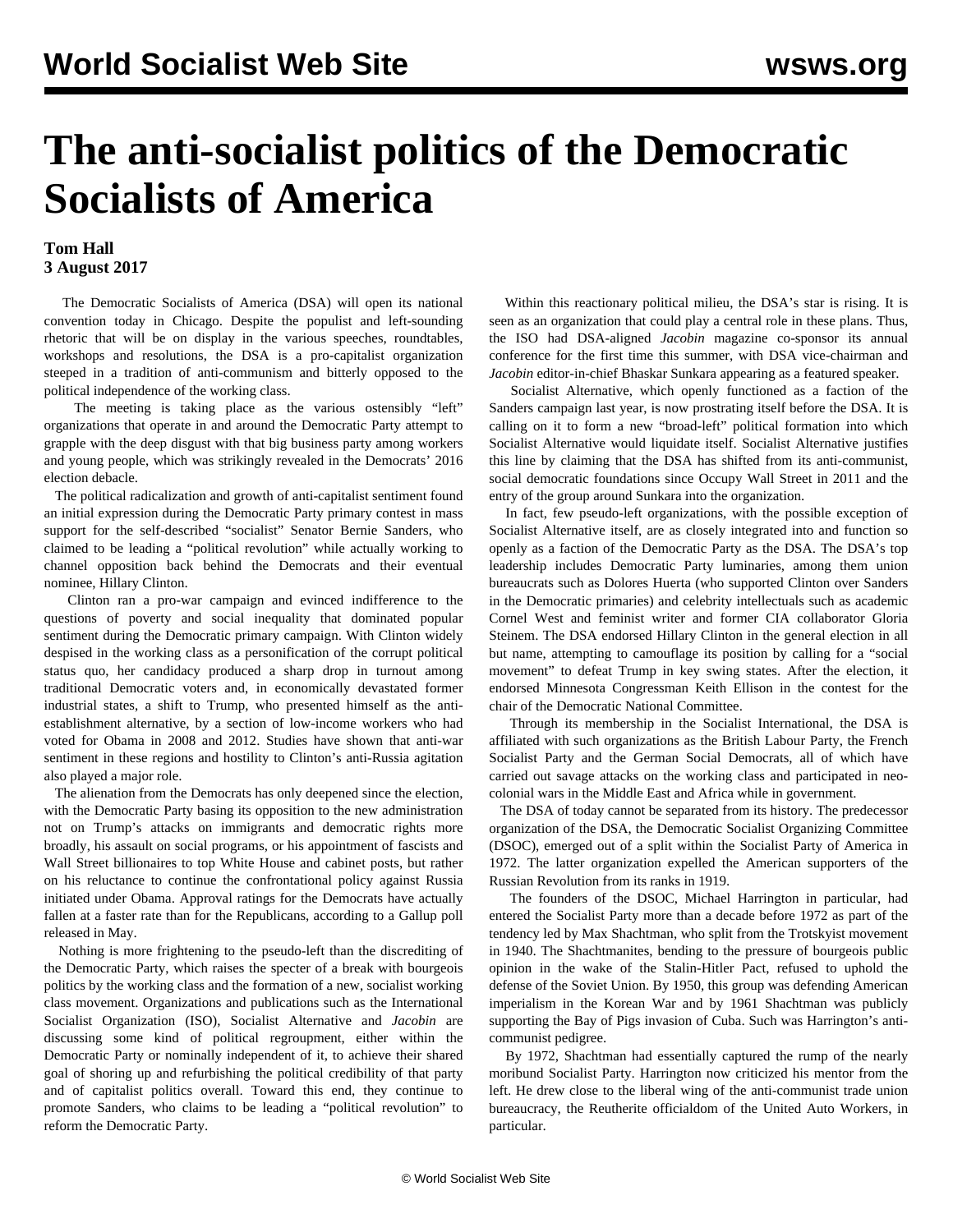From the beginning, DSOC's orientation, in the DSA's own words, was toward "building a strong coalition among progressive trade unionists, civil rights and feminist activists and the 'new politics' left-liberals in the McGovern wing of the Democrats." Its fusion in 1982 with an organizational remnant of the 1960s generation of student protesters to form the DSA was a reflection of the latter's shift to the right and abandonment of its former radical pretenses, which made the anticommunist foundations of the DSA attractive.

 The rejection by the DSA of principled politics is such that it does not have a program or platform upon which its political activity is, at least nominally, based. However, a review of the DSA's "national strategy document," published last June but re-posted on the DSA website in advance of this week's convention, demonstrates the anti-communist and nationalist orientation of this middle-class organization.

 The title of the document, "Resistance Rising: Socialist Strategy in the Age of Political Revolution," is itself significant. The use of the term "political revolution" reflects the DSA's promotion of Bernie Sanders and the illusion that the Democrats can be transformed into a "people's party" through popular pressure. Lest there be any doubt on this, the banner linking to the statement on the DSA's website features a photo of a Sanders rally. The DSA's support for the term used by Sanders above all signifies its opposition to social revolution, to a genuine social transformation that would bring the working class to power. Instead, like Sanders, it seeks to "purify" capitalism.

## **Radical democracy vs. socialism**

 The DSA statement is suffused with identity politics. One sub-heading calls for "Building Multiracial, Intentionally Intersectional Coalitions." At several points, the DSA engages in self-flagellation for being "dominated by white activists."

 It promotes the reactionary Democratic Party narrative that Trump's Electoral College victory was the result of the racism of the white working class. It states that "appeals to racism and fear will continue to gain traction among economically and socially insecure white voters--particularly men, who face the erosion of traditional gender prominence due to the gains of the feminist movement."

 From a theoretical standpoint, the most significant element of the DSA's document is its rejection of the Marxist theory of the state as an instrument of class rule, and its substitution in its stead of a nebulous, nonclass notion of socialism as "radical democracy."

 "[The] DSA believes that the fight for democratic socialism is one and the same as the fight for radical democracy, which we understand as the freedom of all people to determine all aspects of their lives to the greatest extent possible," the document states. "Our vision entails nothing less than the radical democratization of all areas of life, not least of which is the economy. This simply means that democracy would be expanded beyond the election of political officials to include the democratic management of all businesses by the workers who comprise them and by the communities in which they operate."

 The DSA's "radical democracy" would also include changes to the method of electing members of Congress, the abolition of the Senate and the establishment of vague "local participatory institutions."

 The DSA's use of the term "democracy" is a non-class abstraction. Its call for "industrial democracy" leaves out precisely who will be participating in this "democracy" and in what capacity, not to mention who will actually own the means of production. In fact, the DSA's conception of "radical democracy" means little more than the establishment of joint union-management boards, co-ops nominally

owned by the workers, and other such initiatives that serve only to bind the workers hand-and-foot to the bosses.

 Since the emergence of scientific socialism as first elaborated by Marx and Engels, socialists have explained that the state is an instrument of class rule. This is no less true for democratic governments than for authoritarian ones. In fact, socialists have always understood the bourgeois democratic state to be the form of government that best suits the needs of the class dictatorship of the bourgeoisie, which is why, as a general historical rule, the oldest and most established capitalist countries developed some form of democratic parliamentary system.

 If, nevertheless, the ruling class in all of the old capitalist democracies is turning toward more openly authoritarian methods, this is the product of the massive concentration of wealth, which is incompatible with democratic forms of rule. The rule of the bourgeoisie is increasingly incompatible with the maintenance of past social reforms, and the crisis of capitalism is assuming revolutionary dimensions. As Lenin explained, a revolutionary situation requires not only that the masses cannot continue to live in the old way, but also that the ruling class can no longer rule in the old way.

 The class character of the state, even the most "democratic," explains why socialists since the time of Marx have insisted that the working class cannot "capture" the existing state machinery through elections, but must smash it and replace it with a state of its own, established on the basis of the dictatorship of the proletariat, understood in the Marxist sense of "dictatorship" as the political domination of a particular class. The working class, which by virtue of its relationship to the means of production is the antithesis of private property, takes power by establishing genuinely democratic forms of rule. The broad masses of people are for the first time actively involved in the management of social life, and economic policy is determined by social need, not private profit.

 The DSA explicitly states that its vision of a "democratic socialist society" does not include the disappearance of class antagonisms. "It should always be remembered, however, that like every other form of society, a democratic socialist society cannot produce total social harmony," the statement declares. "Such a society will always have to navigate among the competing claims of different groups and democratic political institutions will always be needed to arbitrate and mediate such conflict. Democratic socialism, that is, will not be the utopia that many socialists of old imagined."

 Instead of the alleged "utopia" of an end to class exploitation, achieved through a revolutionary movement led by a Marxist party, the DSA promotes the reactionary utopia of "democratic socialism" enacted through the Democratic Party and the reform of capitalism. "The nature of our electoral activism will vary based on local and political conditions," the DSA writes. "But it will include supporting progressive and socialist candidates running for office, *usually in Democratic primaries or as Democrats in general elections*, but also in support of independent socialist and other third-party campaigns outside of the Democratic Party (emphasis added)."

 In other words, the DSA will throw its support either behind Democratic Party candidates or the campaigns of third-party appendages of the Democrats such as the Green Party.

## **The DSA's anticommunist politics**

 The slogan of "radical democracy" is consistent with the anticommunism that forms the bedrock of the DSA's politics. The justification for the DSA's opposition to the Russian Revolution is that it destroyed "democracy" by overthrowing the bourgeois Provisional